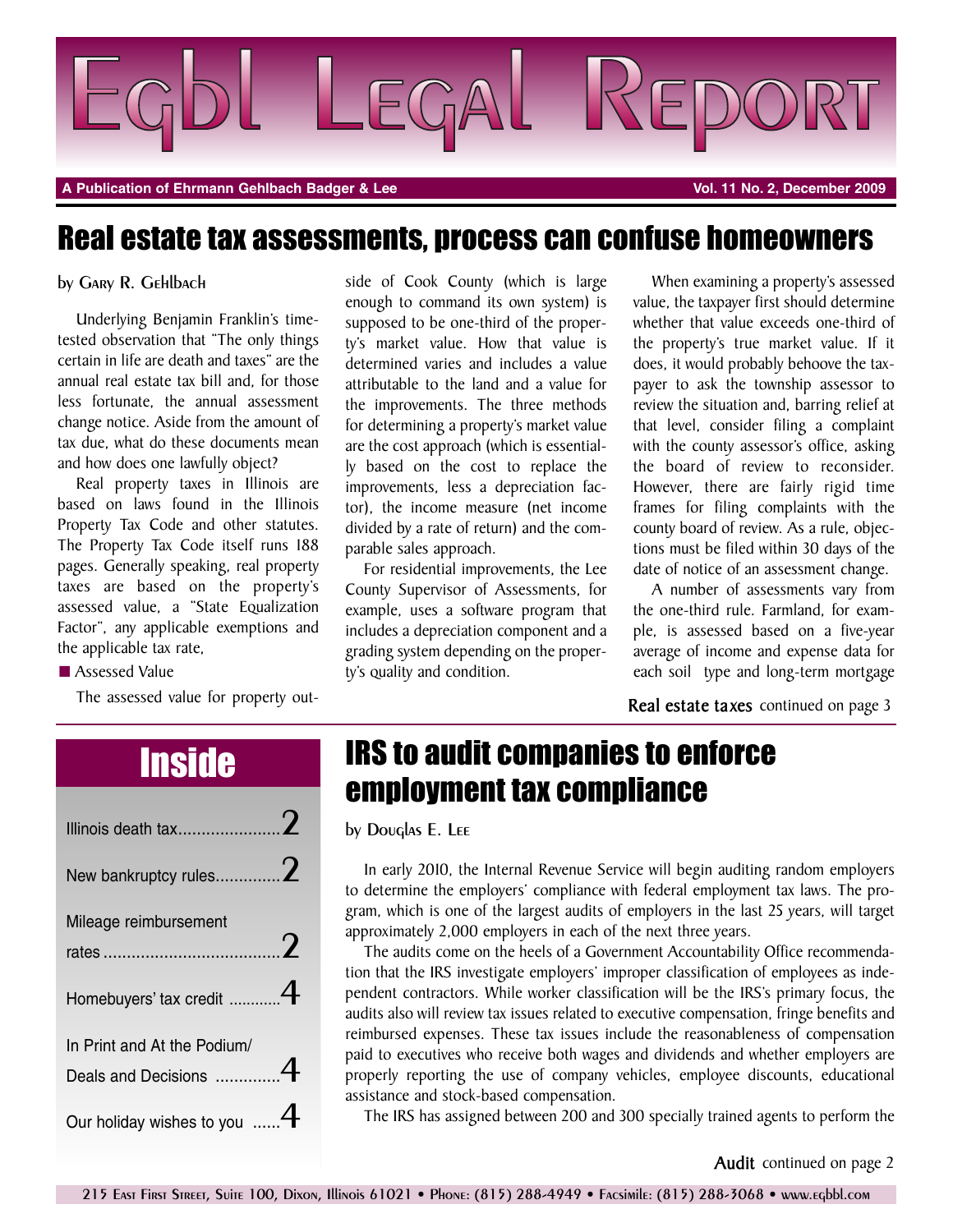### Illlinois death tax poses problems for estate planners

by Gary R. Gehlbach

For married couples with combined taxable estates of more than \$2 million, the Illinois estate tax looms ominously.

An unintended positive consequence of the recession is that fewer estates are subject to estate tax. Additionally, as a result of tax legislation passed in 2001, the federal estate tax has now disappeared for the vast majority of estates. For persons dying in 2009, the federal estate tax exemption is \$3.5 million.

That same 2001 tax act would eliminate the federal estate tax in 2010 but replace it with carryover basis, which would impact millions of estates. Fortunately, however, few if any tax prognosticators expect this law to hold. Several bills have been introduced in Congress this year to apply the \$3.5 million federal estate tax exemption indefinitely and quash any notion of the ill-conceived carryover basis.

However, perhaps lost in the euphoria

of the significant increase in the federal estate tax exemption to \$3.5 million is the fact that the Illinois estate tax exemption remains \$2 million.

The Illinois estate tax for persons dying in 2009 (and, presumably, thereafter, although the Illinois General Assembly has not yet addressed the situation post-2009) is quite onerous. To the extent a decedent's net Illinois taxable estate exceeds \$2 million, the tax rate starts at a little over 31 percent.

Considering that the Illinois estate tax is still deductible for federal estate tax purposes and that the federal exemption is \$3.5 million, a net taxable estate would need to exceed \$3,729,200 before incurring a federal estate tax. That is, a net taxable estate of \$3,729,200 would result in an Illinois estate tax of \$229,200. Deducting that amount from the net taxable estate leaves a net federal taxable estate of \$3.5 million, which is precisely the amount of the federal estate tax

exemption.

For net taxable estates in excess of \$3,729,200, the federal estate tax rate is a flat 45 percent. This is in addition to the Illinois estate tax.

This is the first year since the current iteration of estate tax in which the federal and Illinois exemptions are different. Most estate plans, except perhaps for those structured or revised during the past couple years, did not contemplate a distinction between the federal and Illinois estate tax exemptions. Therefore, couples with older estate plans and combined estates likely to exceed \$2 million should have their estate plans reviewed. With proper planning, both the federal and Illinois estate taxes should be able to be eliminated, or at least substantially reduced, upon the death of the first spouse. However, without proper planning, couples may find that, upon the first spouse's death, significant Illinois estate tax may be

payable.



### Courts change bankruptcy rules

### by Megan G. Heeg

Effective Dec. 1, 2009, creditors and debtors who enter into reaffirmation agreements are required to file with the bankruptcy court an additional Reaffirmation Agreement Cover Sheet that discloses, among other things, the loan's annual percentage rate, the repayment terms, the collateral's current market value and, if the creditor believes the debt is nondischargeable, a declaration setting forth the creditor's basis for the contention. The cover sheet must also include sufficient other information for the court to determine whether the proposed reaffirmation agreement is an undue hardship for the debtor.

In addition, effective Dec. 1, 2009, many bankruptcy deadlines were amended, changing the dates for debtors, creditors and other parties in interest to take certain actions in bankruptcy cases. Although these changes will simplify the deadline rules, some of the deadlines now are shorter. Given the new rules, parties in bankruptcy cases are well served to identify all deadlines at the start of their involvement in order to guarantee that the revised ∆≬∆ deadlines are met.

### Audit . . .

Continued from page 1

audits and will target profit and non-profit employers of varying sizes and in a wide range of businesses.

The audits presumably will begin with reviews of employment tax and other informational returns. Employers accordingly would be wise to collect and organize their returns and to proactively review both their relationships with independent contractors and their current payroll procedures.



### Mileage rates change

#### by Gary R. Gehlbach

The IRS has announced that the rate for mileage reimbursement for business use of a motor vehicle will be only \$0.50 per mile beginning Jan. 1, 2010. This is a reduction of \$0.05 from the \$0.55 rate presently in effect. This is a reduction of over nine percent.

An even larger reduction has been announced for mileage when deductions are allowed for obtaining medical care or relocating one's residence. That rate for 2010 will be \$0.165, down from \$0.24 in 2009.

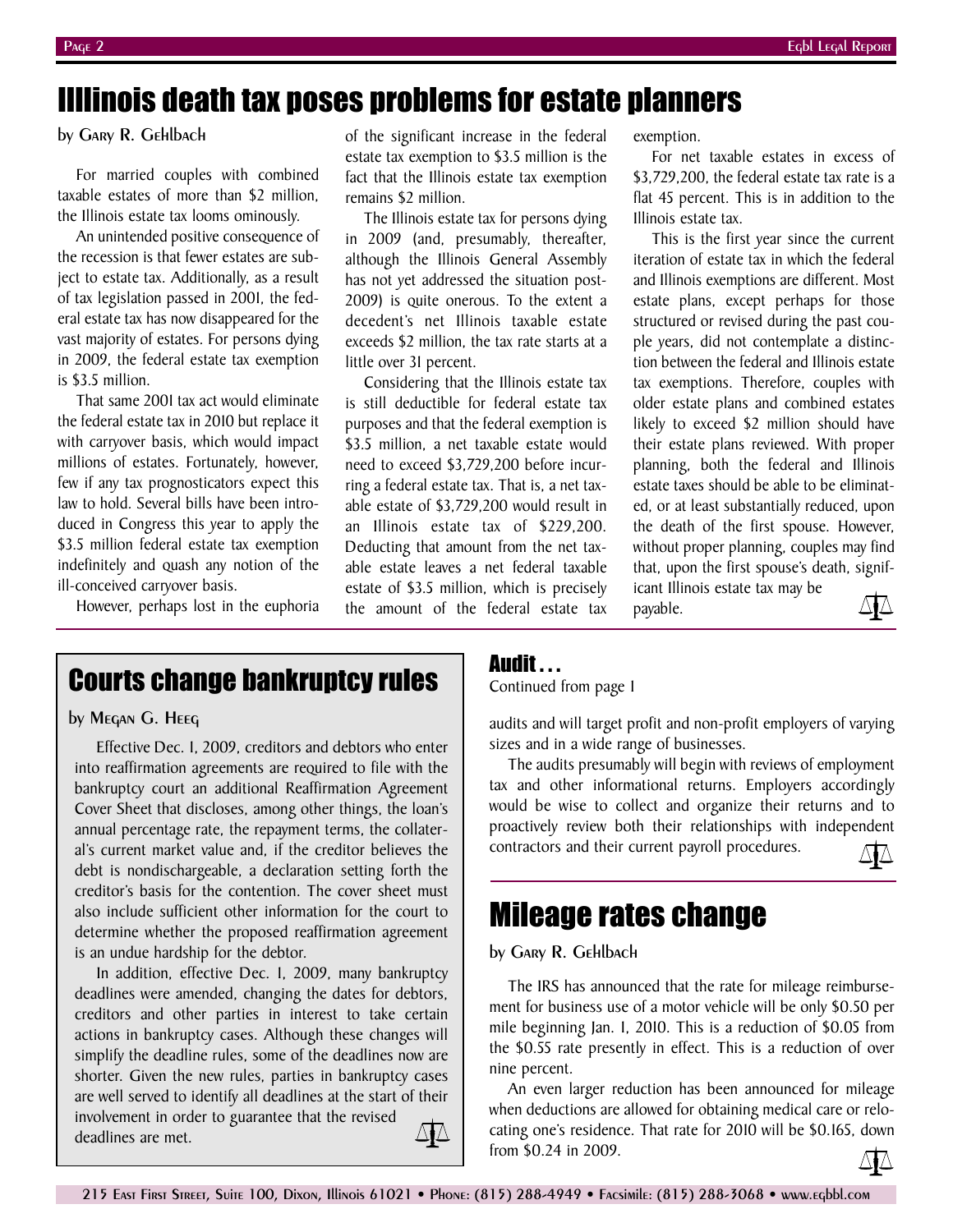### Real estate taxes . . .

Continued from page 1

interest rates. The State, using data generated by the University of Illinois, annually produces a formula for each of the approximately 800 soil types, and the assessed value equals the hypothetical net income for that soil type

divided by Farm Credit Services' long-term mortgage interest rate. The result is that most farmland in this part of the State has an assessed value between about \$100-\$200 per acre, which is considerably less than one-third of the land's market value.

Home improvements also can be assessed at less than their value, with up to \$75,000 in home improvements being eligible for a four-year exemption. The amount of the exemption in each of the four years is one-third of the amount of the home improvements.

Recognizing that many older persons live on fixed incomes and struggle to pay increasing real estate tax bills, the General Assembly has provided a "Senior Freeze" for persons over age 65 whose countable income is less than \$55,000. This benefit, for which a taxpayer must apply and certify his or her income annually, freezes the assessed value, but not the amount of real estate tax.

If the property is in an enterprise zone, real estate taxes on new improvements generally are wholly or partially abated by most if not all of the taxing authorities for a certain period of years.

The State monitors assessed values on a township-by-township and county-by-county basis by comparing reported sales with assessed values. When real property is sold, a Real Estate Transfer Declaration is required to be filed with the deed, and a copy is sent to the Department of Revenue for this purpose.

#### ■ Equalizers

The assessed value is subject to a local multiplier, which for residential property in the corporate boundaries of the city of Dixon is 1.08 percent for 2009. Notice of this multiplier, however, might not be included in an assessment change notice. In the case of the multiplier being applied to residential properties in Dixon for 2009 taxes, notice of the local multiplier appeared near the beginning of the assessment notice published in the *Telegraph*.

The State also applies a multiplier, designed to equalize assessed values throughout Illinois.

#### **■** Exemptions

Several exemptions exist to reduce assessed values. The major exemptions are the Owner-Occupied Exemption, the Senior Homestead Exemption, the Disabled Person's Exemption and the Veteran's Exemption. The Owner-Occupied Exemption,



which for 2009 is \$6,000, requires that the owner occupy the property as his or her primary residence. This exemption also applies to tenant-occupied residences, if the tenant is responsible for paying the real estate taxes.

The Senior Homestead Exemption, which currently is \$4,000, applies to property owned and occupied by persons at least 65 years of age. The Disabled Person's Exemption is worth \$2,000. The Veteran's Exemption is tiered and based on the level of the veteran's disability. If the homeowner is 50-75 percent disabled, the exemption is \$2,500. If the person is at least 75 percent disabled, the exemption is \$5,000.

#### ■ Objecting

In some instances, taxing bodies levy taxes for impermissible purposes or exceed their statutory authority. However, unless a taxpayer has knowledge that a taxing authority did not follow the prescribed procedures of adopting its tax rate or that the rate is not authorized by law, the taxpayer's recourse is to challenge the property's assessed value. Two statutory bases exist for objecting to the assessed value: either that the assessment is higher than the assessment of comparable property or that the property is over-valued. The former basis, if successful, might result in the taxpayer receiving relief for one year, while the latter basis might reduce the taxpayer's property tax bill for many years.

In many instances, the taxpayer should first contact the local township assessor. Note, however, that the local assessor and the county assessor lose their authority after the 30-day period following the county assessor's notice of changes in assessed values. The deadline to file an appeal with the county board of review is the end of that same 30-day period.

Complaints with the county board of review, in addition to being timely filed, should include a basis for the objection and evidence to support the taxpayer's contention. The complaint forms require the taxpayer to assert the assessed value that the taxpayer believes to be correct, and that contention should generally be supported by an appraisal report or other evidence that the assessor's value is incorrect.

The county board of review usually will review the complaints filed and either affirm the assessor's value or alter that value. Notice is then sent to the taxpayer, and the taxpayer, if not satisfied, may request a hearing before the board of review.

If after a hearing before the board of review the taxpayer still believes his or her property is over-assessed, the taxpayer may file an action before the State Property Tax Appeal Board and, eventually, before the Circuit Court.